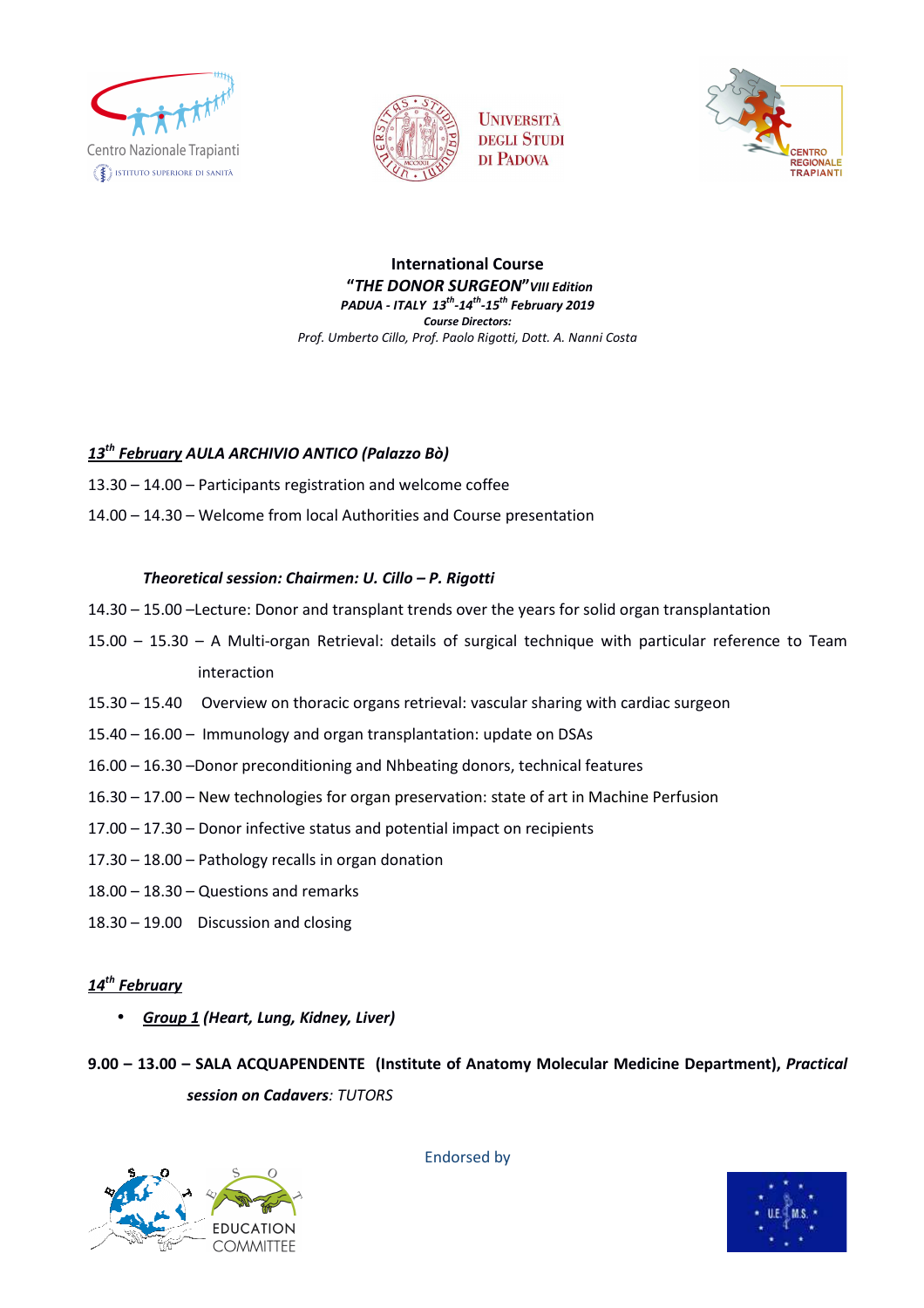





### *13.00 – 14.30 –Pocket Lunch and Transfer*

# *14.30 – 18.00 – DEPARTMENT OF ANIMAL MEDICINE, PRODUCTIONS AND HEALTH***, Legnaro (PD),** *Practical session on Pigs and Machine Perfusion application:* TUTORS

• *Group 2 (Heart, Lung, Kidney, Liver)* 

**9.00 – 13.00 –** *DEPARTMENT OF ANIMAL MEDICINE, PRODUCTIONS AND HEALTH***, Legnaro (PD),** *Practical session on Pigs and Machine Perfusion application:* TUTORS

*13.00 – 14.30 –Pocket Lunch and Transfer* 

*14.30 – 18.00 –* **SALA ACQUAPENDENTE (Institute of Anatomy Molecular Medicine Department),** *Practical session on Cadavers: TUTORS* 

### *15th February*

*Heart – Lung*

## *8.30 – 10.30 – AULA CARDIOCHIRURGIA Theoretical session – Heart – Chairman G. Gerosa (Università di Padova)*

- 8.30 9.00 50-year of heart transplantation: from DCD to DBD and back to DCD
- 9.00 09.30 Extending criteria for donors: the role of perfusion machines
- 09.30 10.00 Extending donors' pool: the role of DCD
- 10.00 10.30 Xenotransplantation: is still a therapeuticoption?
- *10.30 11.00 Coffee break*
- *11.00 13.30 Theoretical session Lung Chairman F. Rea (Università di Padova)*
- 11.00 11.30 Preclinical animal models in lung transplantation
- 11.30 12.00 Lung procurement technique and possible complications
- 12.00 12.30 Lung donor management and evaluation of extreme extended donor criteria grafts



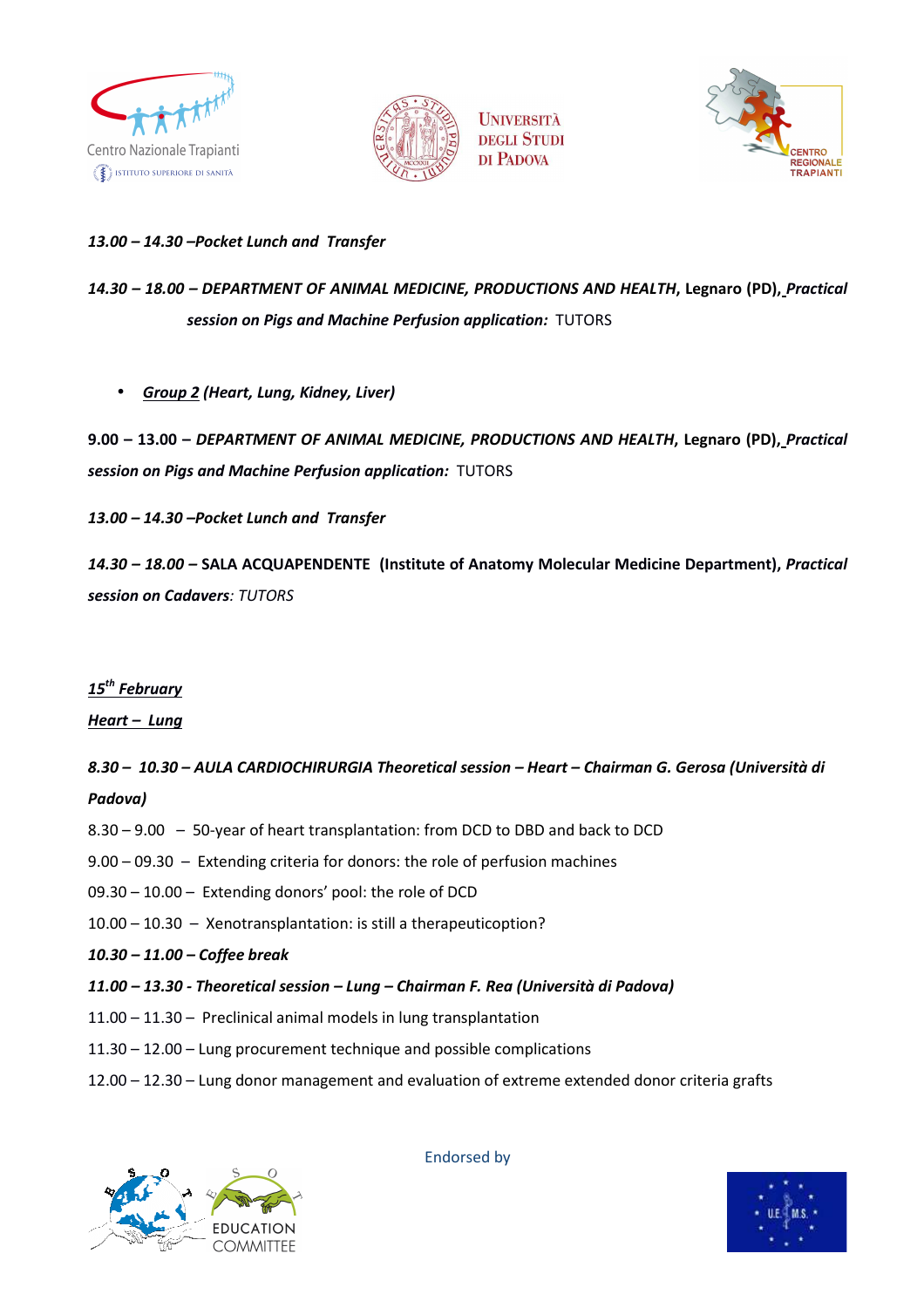





- 12.30 13.00 Lung procurement technique in DCD class II-III
- 13.00 13.30 Evaluation of donor in cases of graft lobar reduction

### *Kidney – Pancreas*

# **08.30 – 13.00 – AULA STERZI** *Theoretical session – Kidney and Pancreas – Chairman P. Rigotti (Università di Padova)*

- 08.30 09.00 Kidney retrieval from cadaveric donor: iatrogenic lesions
- 09.00 09.30 Donor risk factors and graft evaluation: kidney
- 09.30 10.00 Donor risk factors and graft evaluation: pancreas
- 10.00 10.30 Uncontrolled DCD, A Spanish experience

### *10.30 – 11.00 – Coffee Break*

- 11.00 11.30 Robot assisted Tecnique in kidney and pancreas transplantation
- 11.30 13.00 My worst case: personal experience Moderators

#### *Liver*

### **8.30 – 13.00 – AULA TERNI** *Theoretical session – Liver – Chairman U. Cillo (Università di Padova)*

- 8.30 9.00 "Tip and Tricks" in Liver procurement
- 9.00 9.30 Technical challenges in splitting, and what to care of when splitting
- 09.30 10.00 LDLT: Techniques and Outcomes in pediatric liver transplant
- 10.00 10:30 Minimally invasive approach in LDLT (VLS and Robotics)
- *10.30 11.00 Coffee break*
- 11.00 11.30 Autotransplantation technical refinements and machine perfusion
- 11.30 13.00 My worst case: personal experience  *Moderators*
- *13.30 15.00* **BIBLIOTECA ANATOMIA PATOLOGICA** *Lunch*